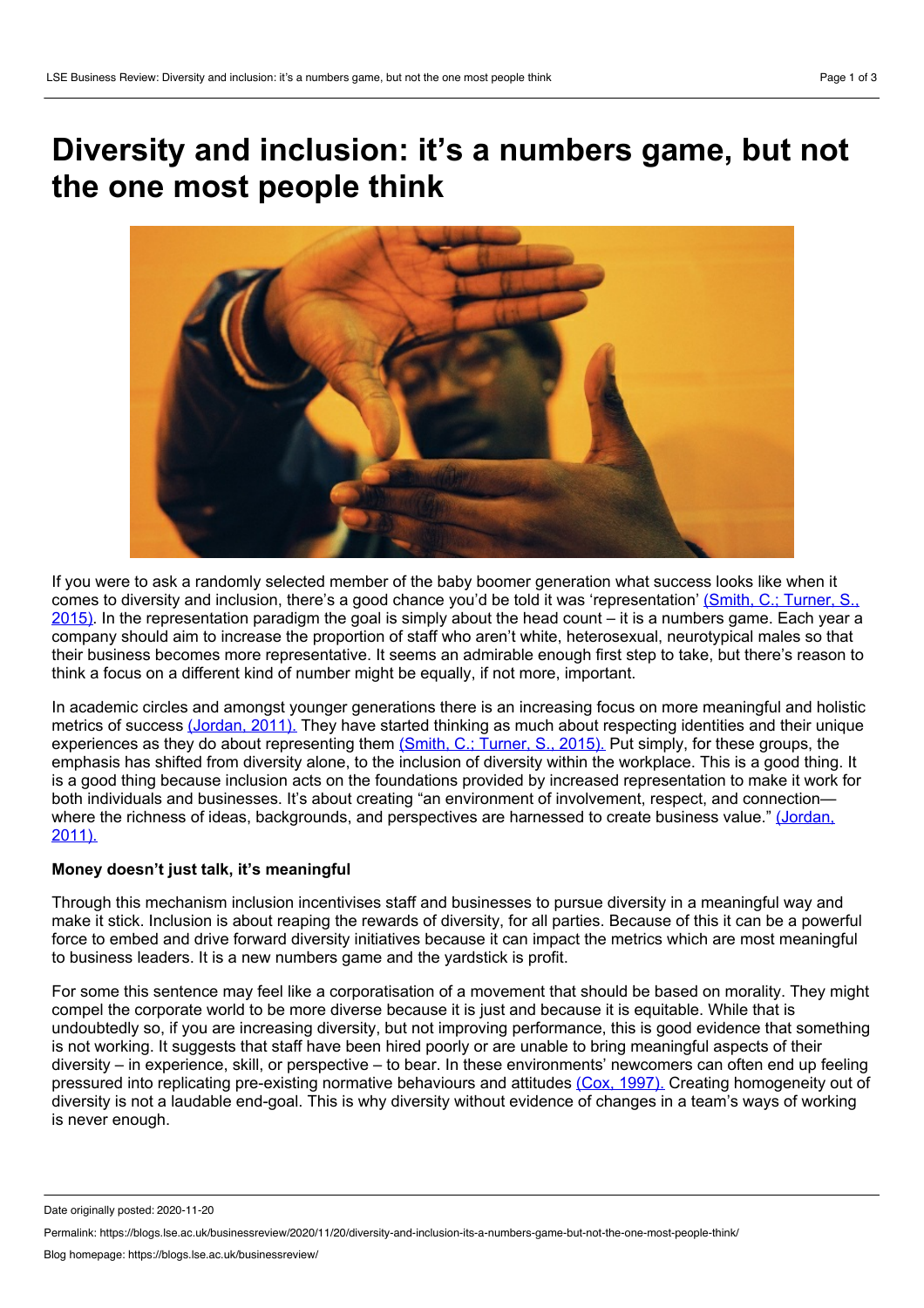Given the robust evidence for in-group bias – i.e. favouritism to those more similar to us  $(Balliet, 2014)$  $(Balliet, 2014)$  – a lack of agency for staff who do not fit the norm is to be expected unless active efforts are made to include them. It may explain why meta-analyses exploring the impact of diversity on team performance have found, at best, mixed results [\(Horwitz](https://journals.sagepub.com/doi/abs/10.1177/0149206307308587) & Horwitz, 2007) [\(Stahl,](https://link.springer.com/article/10.1057/jibs.2009.85) 2010) (Bell, et al., [2011\).](https://journals.sagepub.com/doi/abs/10.1177/0149206310365001) On the other hand, a profitable and efficient team is a strong measure of success because it indicates the businesses have been able to leverage differences by encouraging participation from all staff.

## **Sending up a bat signal**

This focus on active inclusion and measuring the gains it should provide can also serve another purpose. It can act as a key signalling and storytelling device that helps encourage further businesses to follow suit.

Firstly, if robust evidence emerges that diversity is profitable, previously disinterested businesses will take note. While some businesses may care about fairness, almost all care about profit. Is it surprising that a representative survey showed that just 53% of the CEOs in the USA believe diversity is important, when only 16% believe that it increases profit [\(Hays-Thomas](https://onlinelibrary.wiley.com/doi/abs/10.1111/iops.12033) & Bendick, 2013)? Some businesses genuinely care about diversity, breaking through to the rest will be much easier if they see from others that the numbers add up.

Here interesting parallels can be drawn to the climate change debate. For years activists tried to tell businesses that pensions divestment from fossil fuels was the right thing to do. That investment was needed in green technology to make the required efficiency gains. Movement was slow until it became clear that pension investments in fossil fuel providers could easily become 'stranded assets' [\(Carney,](https://www.bankofengland.co.uk/-/media/boe/files/speech/2019/remarks-by-mark-carney-at-the-us-climate-action-centre-madrid.pdf) 2019) and divestment began to seem like the most profitable option (Ryan & [Marsicano,](https://papers.ssrn.com/sol3/papers.cfm?abstract_id=3501231) 2020). From this point on, there has started to be a much more proactive shift, even amongst the largest pension providers. The good news is this shift has started to happen in the diversity and inclusion space too. For instance, albeit a relatively simple study, found that Fortune 500 companies with more women in senior management (top 25% by proportion) generated 34% higher returns to shareholders that firms in the bottom 25% [\(Catalyst,](https://www.catalyst.org/research/the-bottom-line-connecting-corporate-performance-and-gender-diversity/) 2004). This is a powerful and impactful result which can make decision makers listen.

## **Positive spillovers**

Outside of business leadership profitability also speaks a language that is easily understood in the public at large, right across the political spectrum. As diversity debates become front and centre of a 'culture war', large swathes of the corporate population may be turned-off if diversity is embroiled in debating whether freedom of choice can trump equity. These are not un-important debates, but they are divisive. Profitability is not. It is hard to imagine a James Damore-esque Google memo existing or causing such controversy if Google had clearly shown that diversity was good for the businesses bottom line. A simple diversity narrative can be twisted to sound like tokenism, and preferential treatment and end-up being viewed as a zero-sum game. Stating that business aims are to build inclusive teams that are efficient and successful has the potential to be attractive to the middle managers who are the boots on the ground of modern-day businesses.

### **A clear need for further research**

The issue is that there is a general acceptance that robust and rigorous research in this area is still somewhat limited [\(Hays-Thomas](https://onlinelibrary.wiley.com/doi/abs/10.1111/iops.12033) & Bendick, 2013). This is in part because it is inherently difficult to isolate effects in a live business environment and even then, they may not be more widely generalisable. There are also suggestions that this is because research on inclusion is seen as highly sensitive or even 'touchy' [\(Chugh](https://static1.squarespace.com/static/5809142d20099eb094e1cdaf/t/584431fb03596e3099f162ef/1480864251580/where-the-sweet-spot-is.pdf) & Brief, 2008).

To get the more robust evidence needed requires change. It requires academics and businesses to form closer links and break down barriers which prevent collaboration. It requires businesses who want to proactively build diverse and inclusive workplaces to invite researchers to study how their middle managers can effectively build a speak-up culture and to explore if this translates into stronger team performance. Context matters. It is vital that studies move into real corporate environments for robust insights and evidence to be uncovered. This requires researchers to take-off their elbow patches and learn to move lightly through the corporate space.

There is also growing evidence that company culture can be understood and categorised using data science techniques to extract relevant publicly available data [\(Reader,](https://www.tandfonline.com/doi/abs/10.1080/1359432X.2020.1764536) et al., 2020). The use of these so called 'unobtrusive indicators' – such as Glassdoor reviews, twitter feeds, and company publications, can be a window through which to categorise companies' level of inclusivity and explore if this has a meaningful impact on outcomes.

Date originally posted: 2020-11-20

Permalink: https://blogs.lse.ac.uk/businessreview/2020/11/20/diversity-and-inclusion-its-a-numbers-game-but-not-the-one-most-people-think/